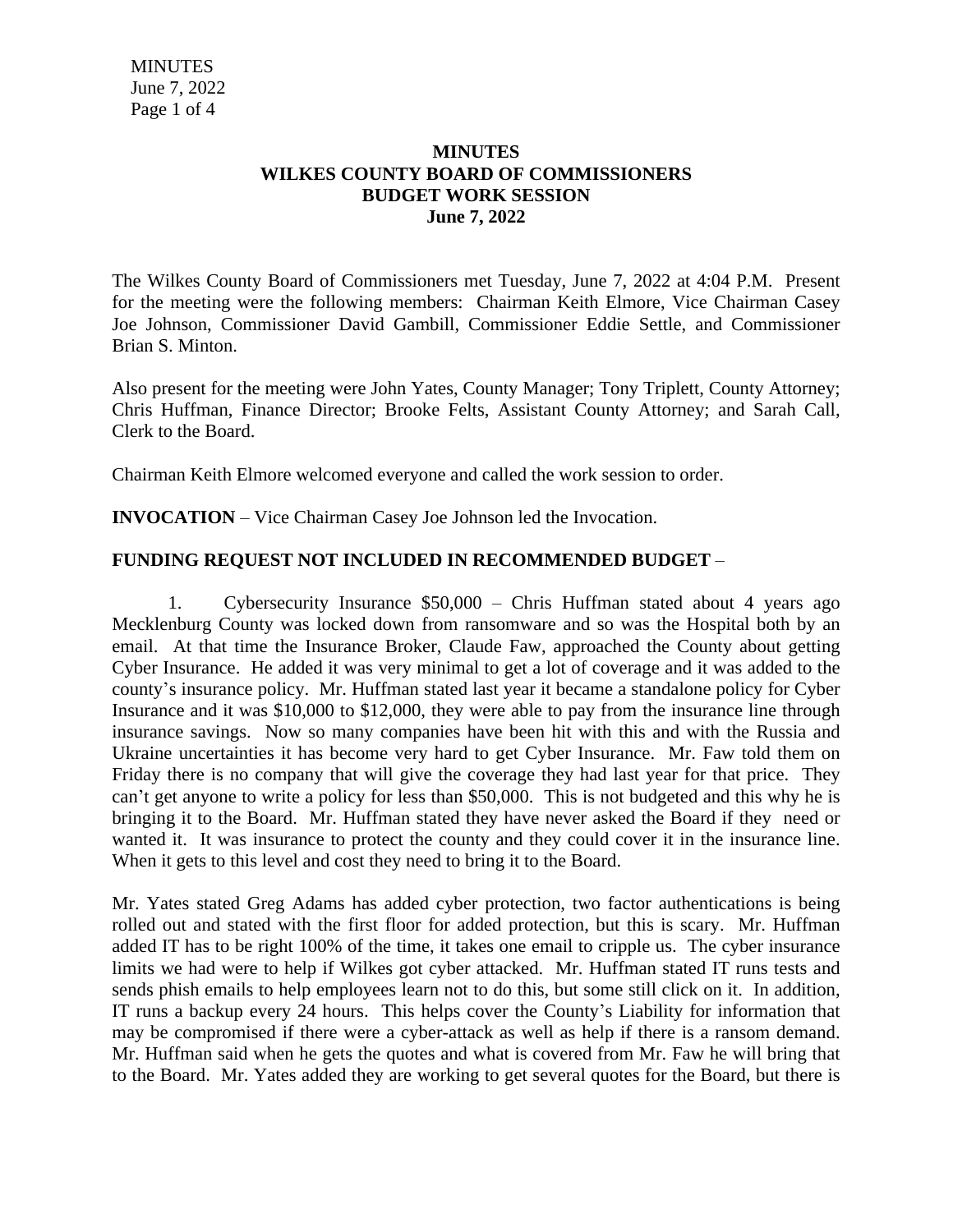MINUTES June 7, 2022 Page 2 of 4

not a lot that are writing it. Mr. Huffman added all the other insurance will be flat renewals with no increase except this one.

CONSENSUS – After discussion the Commissioners agreed they don't have a choice, and must have it. They would like more information and quotes to see what is covered, the cost, and limits to get the best coverage for the money. Insurance is something they must have and hope they never use it. They ask Mr. Huffman to contact the NCACC Association to see if he can get a quote on this from them and see what they recommend and are seeing other counties do. The Board approved to add up to \$50,000 for Cybersecurity Insurance in the proposed 2022-2023 Wilkes County Budget.

2. Catherine H. Barber Homeless Shelter (request \$100,000) recommended budget includes \$50,000 FY 22-23 and \$50,000 FY 23-24 in addition to the \$10,000 appropriation. Ms. Liz Huffman and Ms. Pam Porter made a presentation to the Board on the justification for the \$100,000 request. Mr. Yates added there is more information on the request in the packets on their desk and was emailed out to the Board as well. Ms. Huffman thanked the Board for the \$50,000 and explained why they would like to ask for the entire \$100,000 this year. She also went over the plans and what will be included at the new facility. They have raised \$269,000 so far, \$90,000 more would put them at \$360K which is 60% of the \$600K they want to raise. They need to have 60% to apply for grants. Ms. Porter and Ms. Huffman briefly went over the plan and how they will keep folks safe at the new location. They went over their guidelines, people they serve, and all they do to try to help them.

CONSENSUS – After further discussion Commissioner Gambill, Commissioner Settle, and Commissioner Minton agreed to approve an appropriation of an additional \$50,000 (total of \$100,000) to the Catherine H. Barber Homeless Shelter in the proposed 2022-2023 Wilkes County Budget. Chairman Elmore and Vice Chairman Johnson were in favor of \$50,000 FY 22- 23 and \$50,000 FY 23-24 in addition to the \$10,000 appropriation as recommended in the proposed budget.

3. EMS Boomer Sub-Station – Tim Pennington stated he was asked to research this, the location the county currently owns on 18S is a good location. The call volume for the entire Ferguson, Goshen, and Boomer fire districts is .78 call per day. Commissioner Minton asked the calls for Darby. Mr. Pennington stated he did not isolate the calls to that one area, Boomer does have the highest volume of the three districts. He added they would need 8 more EMS employees to cover a new sub-station 24/7. The new facility being built currently will help the response time to the Boomer area some as well. Commissioner Minton said this does not help with Ferguson and Darby, he asked what is the response time to Darby. Mr. Pennington replied 22-25 minutes. Commissioner Minton said that is too long, Darby is a long way and they have to get closer. He said adding something minimal at Boomer Fire Department for EMS would cost much less and get them a lot closer to those folks and what they need to do. Commissioner Gambill said this county is very fortunate to have very good, trained first responders that also help folks. Commissioner Settle agreed with Commissioner Minton those folks deserve better than 25 minutes response time when they need help. Commissioner Minton added Darby folks pay taxes in Wilkes County and deserve the same services as everyone else gets.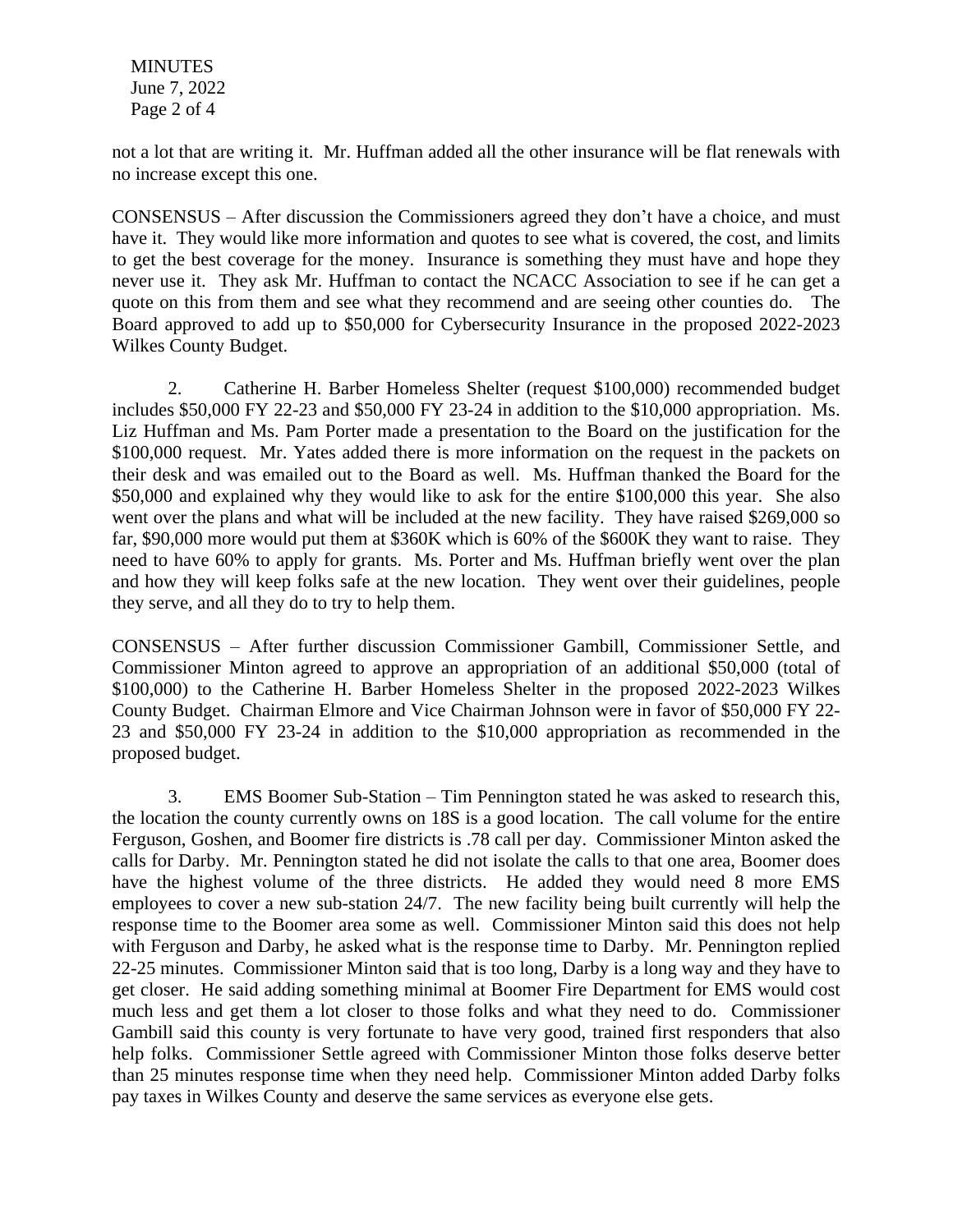MINUTES June 7, 2022 Page 3 of 4

Mr. Pennington said he thinks the Boomer Fire Chief would be open to something there. Vice Chairman Johnson said they need 8 more folks to do that. They staff Millers Creek 24/7; a Boomer location would increase coverage. Mr. Pennington said he can study this further and come up with a plan if the Board would like. Chairman Elmore asked the cost to do this. Mr. Pennington replied it depends on the cost of construction needed at Boomer to add one bay and personnel. They have the equipment and truck. Mr. Yates stated 8 personnel would cost \$500,000 per year. He added a few years ago they did add several EMS personnel to go from 24 hour shifts to 12 hours shifts as well.

The Board discussed many options and locations to get more EMS coverage in these areas of the county for quicker response times. They asked Mr. Pennington as the EMS Director what is his recommendation on this. Mr. Pennington replied they have two options: Place a QRV in the Boomer area that provides total Advance Life Support Treatment to a person while the truck is on the way; or look at a project at the Boomer Fire Station with a truck and crew placed there. The optimal thing is to have an ambulance placed at Boomer and this is his recommendation. They could help and have backup when that is needed as well.

Chairman Elmore asked the pleasure of the Board. Commissioner Gambill stated he would like to see a 5-year plan working toward the future, maybe not in this budget. He added that was their goal when they started these sub-stations to locate and have a plan. It has been started and they need to get through the completion of the new EMS facility and then adjust. Commissioner Gambill said Mr. Pennington can keep looking and identify the problem areas and keep doing these as they have been doing. Commissioner Settle said they need a plan, they need to focus on it so it does not fall through the cracks. Chairman Elmore added they have a \$11-\$13 million facility in the works at this time they need to finish that and then look at doing this. Commissioner Gambill agreed, but they also need a 5-year plan and goal that looks at locations and maybe more staffing after Base 1 is complete. Commissioner Settle said 5-years is a long time. Commissioner Minton agreed, that is to long, 25 minutes is to long for someone to wait for help. Commissioner Settle said what if they had a crew from 11 AM to 11 PM this year and add another one next year to cut the personnel cost in half.

Chairman Elmore asked if the consensus of the Board is to leave this out the budget. Commissioner Minton said he is not for that. Commissioner Settle said he is not for that. Commissioner Minton added people's lives on that end of the county are just as important as the other ends of the county. They need to know the cost to do this at Boomer and add that to the budget. Commissioner Gambill said he does not want to add this to the budget this year, they need to finish what they have started and look at a 5-year plan. Vice Chairman Johnson stated he agrees with Commission Gambill. Commissioner Settle stated this will not be swept under the rug and just let it go. Commissioner Minton said he will come to the meetings and make sure this is done for Boomer and Darby and get those folks to help, if needed. Commissioner Gambill added they have an EMS Director that is fully capable of putting a plan in place. Commissioner Settle asked Mr. Pennington if he can come up with a plan, he recommended it. Mr. Pennington replied yes. Commissioner Gambill added they have 100% faith in Mr. Pennington and EMS and the ability to lead and come up with a plan.